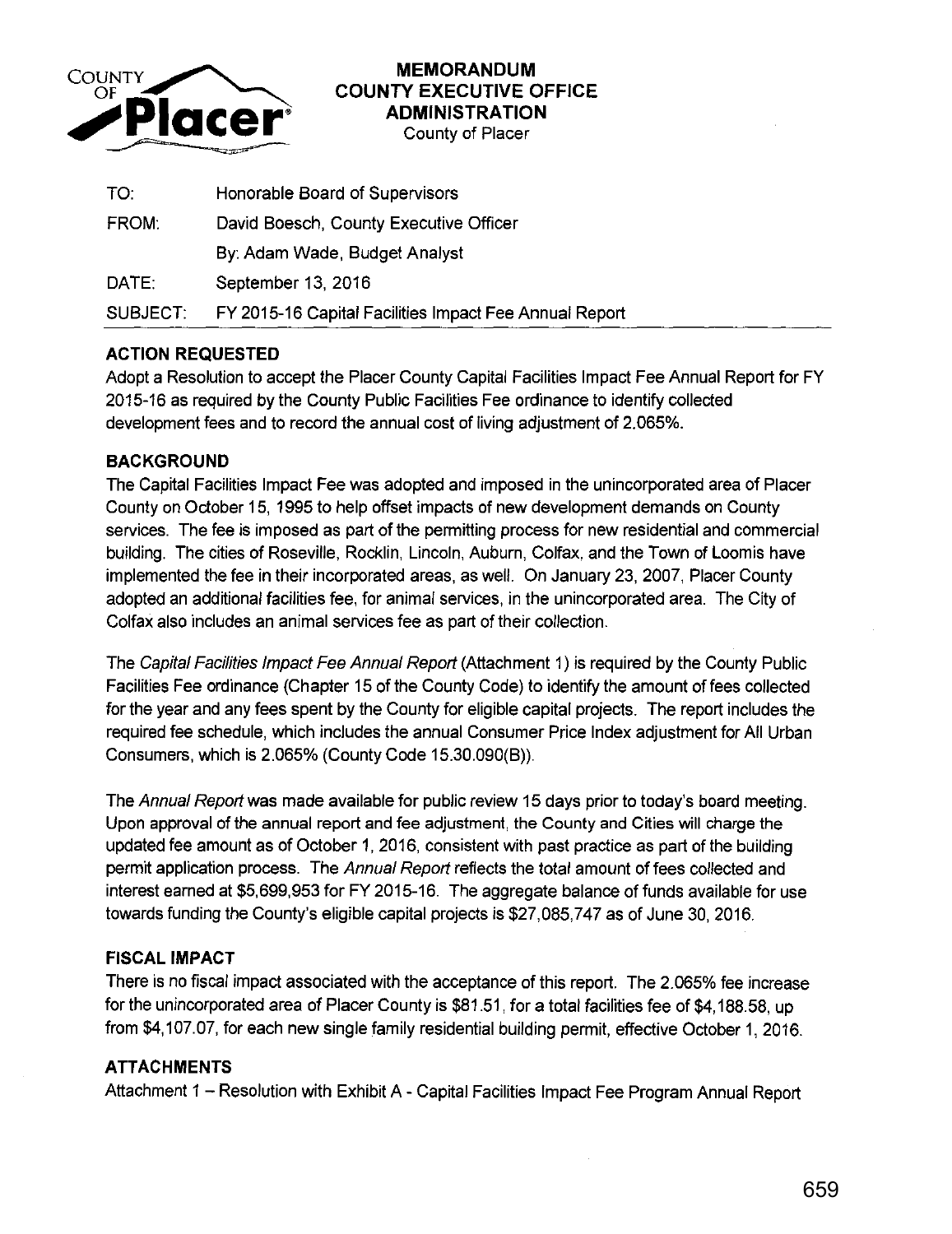# **Before the Board of Supervisors County of Placer, State of California**

#### **In the matter of:**

A Resolution to accept the Placer County Capital Facilities Impact Fee Annual Report and record the annual Consumer Price Index adjustment of 2.065%

Resolution No.:  $\frac{1}{2}$   $\frac{1}{2}$   $\frac{1}{2}$   $\frac{1}{2}$ 

The following Resolution was duly passed by the Board of Supervisors of the County of

Placer at a regular meeting held\_\_\_\_\_\_\_\_\_\_\_\_\_\_\_\_\_\_\_\_\_\_\_\_\_\_\_\_\_\_\_\_, by the following

vote on roll call:

Ayes:

Noes:

Absent:

Signed and approved by me after its passage.

Chair, Board of Supervisors

Attest:

Clerk of said Board

WHEREAS, the County has undertaken studies and produced a report analyzing the impact of new development within the incorporated and unincorporated areas of the County; and

WHEREAS, on October 15, 1995, the Board of Supervisors in reliance upon public testimony and all reports submitted and staff presentations adopted the Capital Facility Impact Fee Ordinance set forth in Chapter 15 of the Placer County Code; and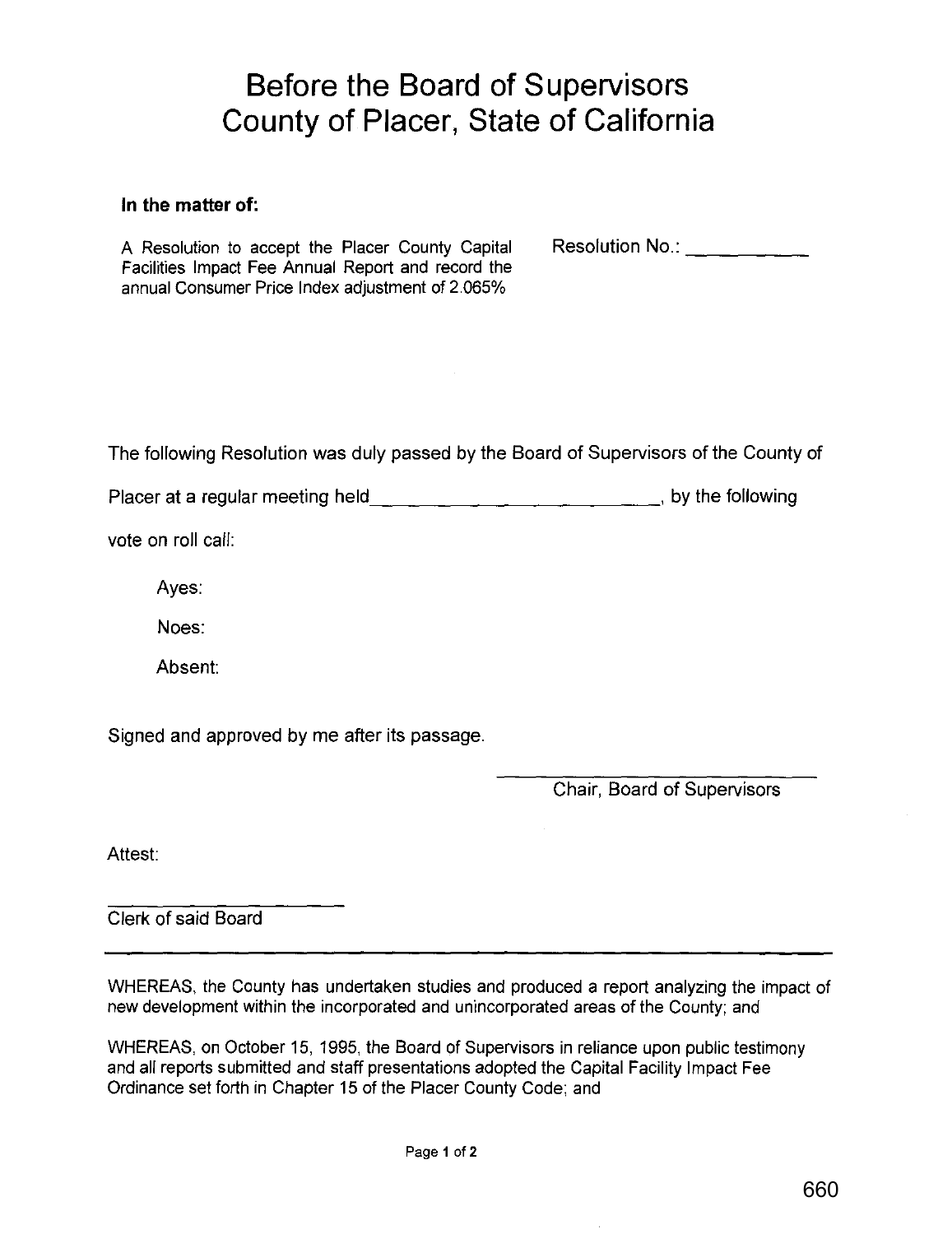WHEREAS, the County has adopted a Multi-year Capital Plan that indicates the availability of funds and estimates planning and construction costs for new facilities; and

WHEREAS, Section 15.30.090(B) provides for an automatic adjustment to the Capital Facilities Impact Fee in accordance with the change, if any, in the State of California, Department of Industrial Relations Consumer Price Index (CPI)--California, for all urban consumers for the month of July of each year, effective on October first of each year, and

WHEREAS, the implementing resolution and ordinance, as well as Government Code Section 66006 require the County to submit an annual report to the Board of Supervisors for its review providing certain information pertaining to the fee program including:

- A. A brief description of the type of fee in the account or fund;
- B. The amount of the fee;
- C. The beginning and ending balance of the account or fund;
- D. Amount of fees collected and the interest earned;
- E. Identification of public improvements on which the fees were expended and percentage of the cost of the public improvement that was funded with fees;
- F. Identification of an approximate date by which the construction of the improvement will commence if the local agency determines that sufficient funds have been collected to complete financing on an incomplete public improvement;
- G. A description of each interfund transfer or loan made;
- H. Amount of refunds made pursuant Section 66001 subdivisions (e) and (f);
- I. Fees deferred to date;
- J. Portion of fee remaining unexpended/uncommitted in fee account for 5 or more years;
- K. Balance of fees in Capital Facilities Impact Fee Account;
- L. Facilities to be constructed; and

WHEREAS, the County is required to provide, to all interested persons who file a request with the Clerk of the Board, a notice of the scheduled meeting not less than 15 days in advance of the meeting and said notice was provided; and

WHEREAS, the Board of Supervisors must make findings each year for any portion of a fee remaining unexpended or uncommitted in an account five or more years after deposit, identifying the purpose to which the existing fee balances are to be put and demonstrating a reasonable relationship between the fee and the purpose for which it is charged; and

WHEREAS, the County has made available to the public for more than fifteen (15) days the Capital Facilities Impact Fee Program Annual Report for FY 2015-16;

WHEREAS, the availability of all existing fee balances is identified in the Multi-year Capital Plan and there are no balances in the funds five years or more that are unexpended or uncommitted;

NOW, THEREFORE, BE IT RESOLVED, by the Board of Supervisors of Placer County that the Board accepts the FY 2015-16 Capital Facilities Impact Fee Annual Report (Exhibit A) as being in accordance with County Code Chapter 15 and applicable State law.

NOW, THEREFORE, BE IT FURTHER RESOLVED, by the Board of Supervisors of Placer County finds the fee amounts set forth in Attachment A of the Annual Report have been calculated in accordance with Section 15.30.090(B) of the Placer County Code and the Board adopts, approves and ratifies the same to be effective as of October 1, 2016, all in accordance with applicable law.

Exhibit A- FY 2015-16 Capital Facilities Impact Fee Annual Report w/ Attachments Page 2 of 2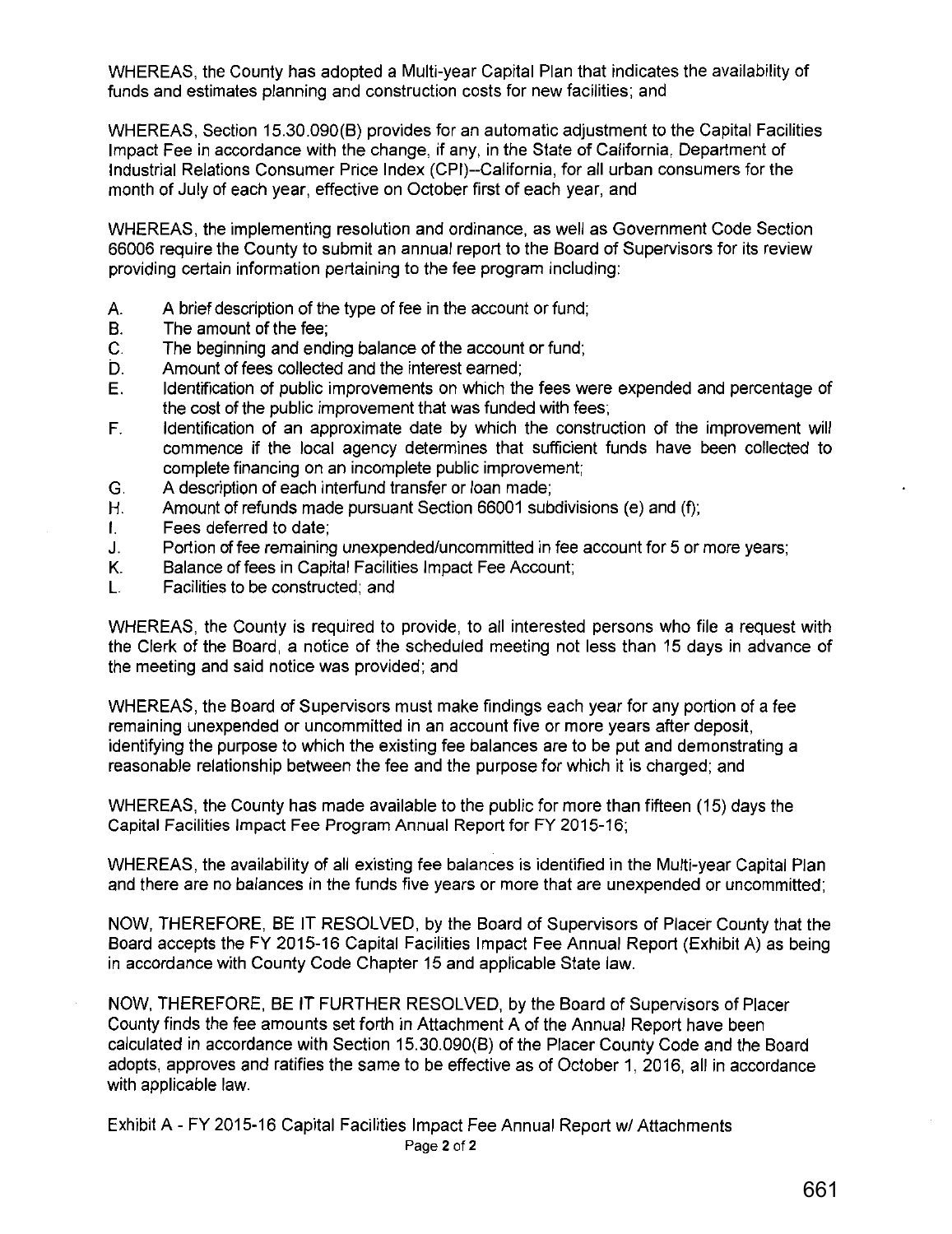# CAPITAL FACILITIES IMPACT FEE PROGRAM ANNUAL REPORT



FISCAL YEAR 2015-16

SUBMITTED BY: THE COUNTY EXECUTIVE OFFICE SEPTEMBER 13, 2016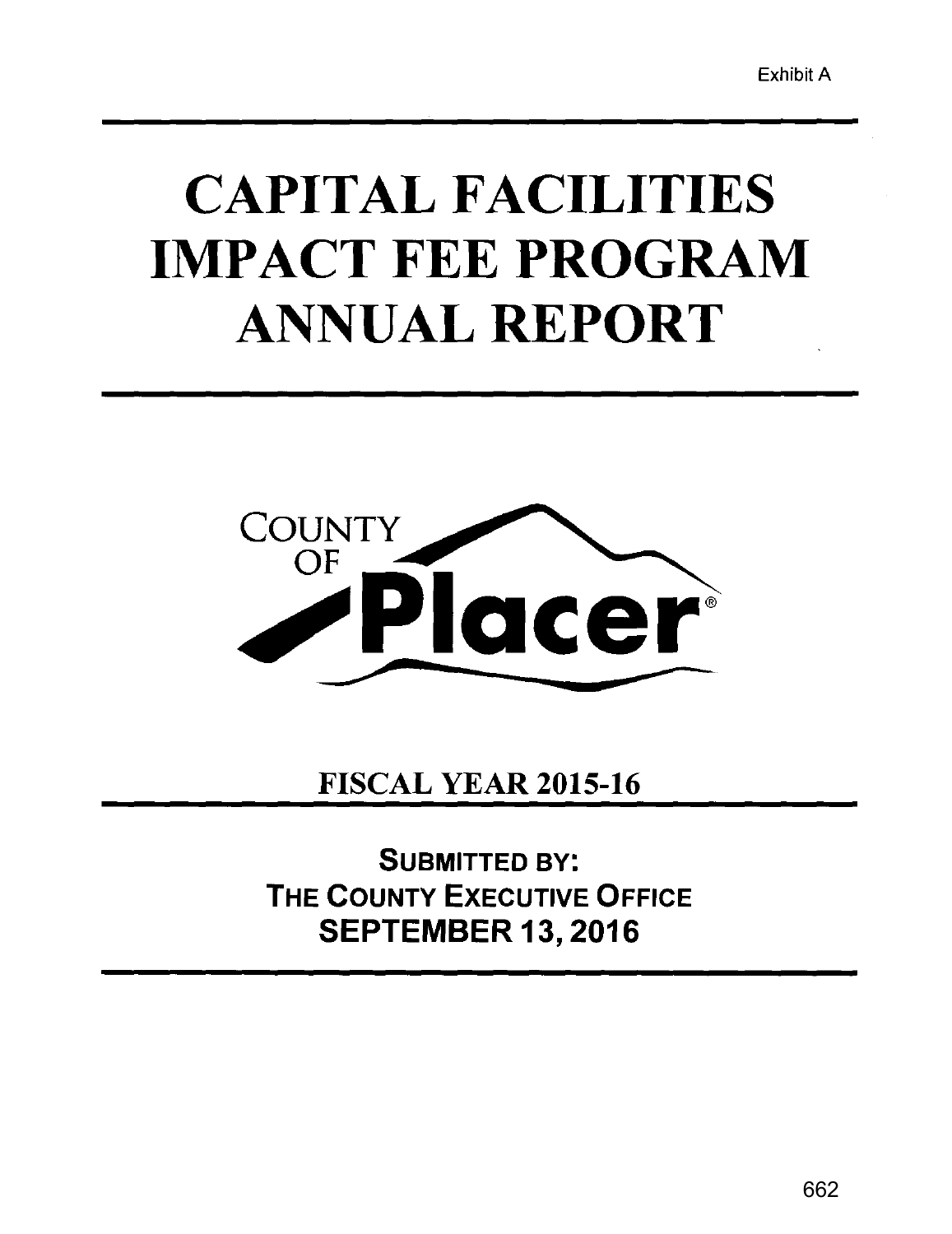# **Placer County CAPITAL FACILITIES IMPACT FEE PROGRAM Annual Report**

#### Submitted by **The Placer County Executive Office**

# **2016**

The Capital Facilities Impact Fee was adopted in the unincorporated area on October 15, 1995, to mitigate the impacts of new development on county capital facilities. The fee was implemented at 50% beginning on February 1, 1997, and the full fee went into effect on January 1, 1998. Adoption of the fee by the cities of Rocklin and Roseville became effective July 2000, the City of Lincoln effective April 25, 2001, the Town of Loomis, effective March 10, 2001, and the City of Auburn effective January 28, 2002, with fee collection at 100% for residential development. Fee collection for nonresidential development in each of these cities commenced at 50% effective January 1, 2002, increasing to 100% effective January 1, 2004. However, collection of fees at 100% for residential and non-residential development from the City of Lincoln in the annexed areas began October 1, 1999. On November 13, 2007, the City of Colfax adopted the Capital Facilities Impact Fee and fees for animal services.

The ordinance and resolution implementing the fee program call for annual review of the fee program and reports from the County Executive Office and the Office of the Auditor-Controller identifying the balance of fees in the public facilities accounts, fees remaining unexpended or uncommitted in the account for more than five years, the facilities constructed and the capital facilities to be constructed. In addition, Government Code 66006 (b) requires that within 180 days after the last day of the fiscal year the county will make certain information for the prior fiscal year available to the public. Consistent with the government code, this report was made available to the public 15 days in advance of this meeting. The following is submitted to the Board of Supervisors relative to these requirements.

#### **A. The type of fee in the account or fund**

The impact fee is used only for expansion of facilities to accommodate growth, not for operating or maintenance costs. Revenues are used to maintain per capita facility standards for general government, libraries, public protection, health and human services, sheriff's patrol and investigation and animal services.<sup>1</sup>

Facilities to be funded under the fee program include expansion and construction of office space, libraries, adult and juvenile detention facilities, clinics and laboratory space, social service facilities, communications/dispatch equipment, warehouse, animal services facilities, vehicles and related furnishings and equipment.

#### **B. Fees Charged**

The fee schedule for FY 2016-17 includes the animal services fee in the unincorporated area and the City of Colfax, and reflects an automatic increase of 2.065% based on the change in the California CPI for all urban consumers between June 2015 and June 2016.

The new fee schedule will take effect October 1, 2016 and is shown in Attachment 1.

<sup>1</sup> Collection of the portion of the fee for funding of court facilities was suspended by Board action on August 10, 1999.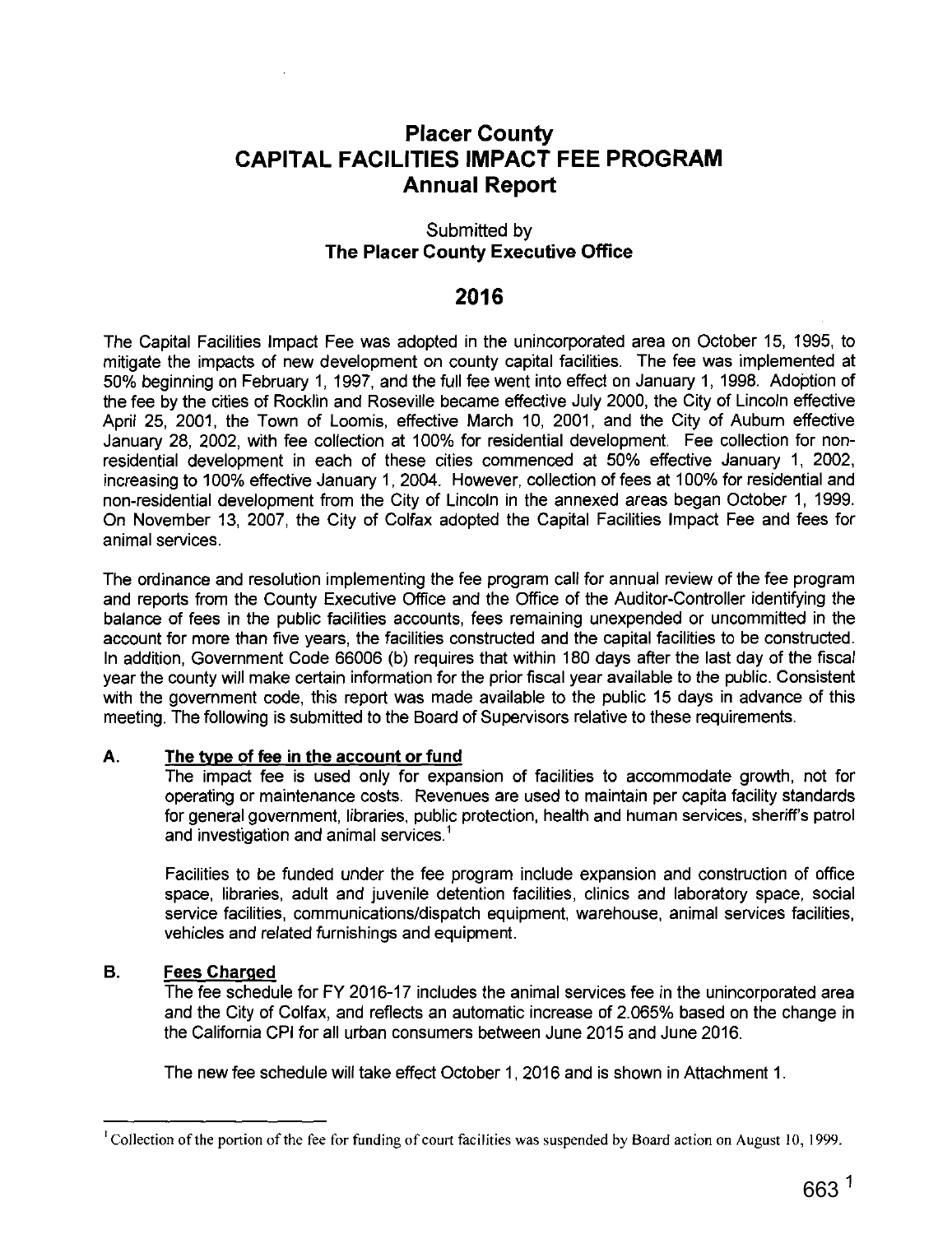Capital Facilities Impact Fee Program Annual Report  $-2016$ 

- **C. Beginning and ending balance of the fund**  Beginning Balance (As of July 1, 2015) \$21,385,795 Ending Balance (June 30, 2016) \$27,085,747
- **D. Fees collected and the interest earned**  Fees Collected during Fiscal Year Interest Earned \$5,396,200 \$303,752
- **E. Identification of public improvements on which the fees were expended and percentage of the cost of the public improvement that was funded with fees**  In FY 2015-16\$225,387, and in FY 2016-17 (as of 7/31/16) \$244,017 was expended for the Countywide Radio Project, for a total project expenditure of \$469,404- 5.13 percent of the total project cost.
- **F. Identification of an approximate date by which the construction of the improvement will commence if the local agency determines that sufficient funds have been collected to complete financing on an incomplete public improvement**  N/A
- **G. A description of each inter fund transfer or loan made**  There have been no inter fund transfers or loans from these funds.
- **H. Amount of refunds made pursuant Section 66001 subdivisions (e) and (fl**  There were no refunds made pursuant to Government Code Section 66001 during the FY 2015-16.

#### **I. Fee Deferral Program**

On December 9, 2008, the Placer County Board of Supervisors approved an ordinance that allows property owners to defer certain County-controlled impact fees for two years or until issuance of a certificate of occupancy, whichever comes first.

In FY 2015-16, one property owner requested a fee deferral totaling \$17,147.90, with payment due within two years or issuance of a certificate of occupancy.

**J. Portion of fee remaining unexpended/uncommitted in fee account for 5 or more years** 

Placer County began collecting a portion of the fee on February 1, 1997 and the full fee amount on January 1, 1998. There are no funds in the Capital Impact Facilities Fee account that have been unexpended or uncommitted for 5 or more years. The County's Multi-Year Capital Plan identifies the facilities to be constructed over the next decade and the various uses of the capital facilities impact fees.

#### **K. Balance of fees in Capital Facilities Impact Fee Account**

As of July 31, 2016, the balance of the Capital Facilities Impact Fee Account is \$27,747,412.

#### **L. Facilities to be constructed**

Capital facilities impact fees are used to construct a range of facilities including jails, office space, health labs, clinics, etc. Specific facility needs by function and facility type due to growth are outlined in the 1994 study County Facilities Needed to Serve Growth prepared by Recht Hausrath & Associates. A list of the specific facilities to be constructed is included in the County's Multi-Year Capital Plan.

It should be noted that only eligible facilities identified in the County's Multi-year Capital Plan will be funded with Capital Facility Impact Fees. The amount to be funded by fees will depend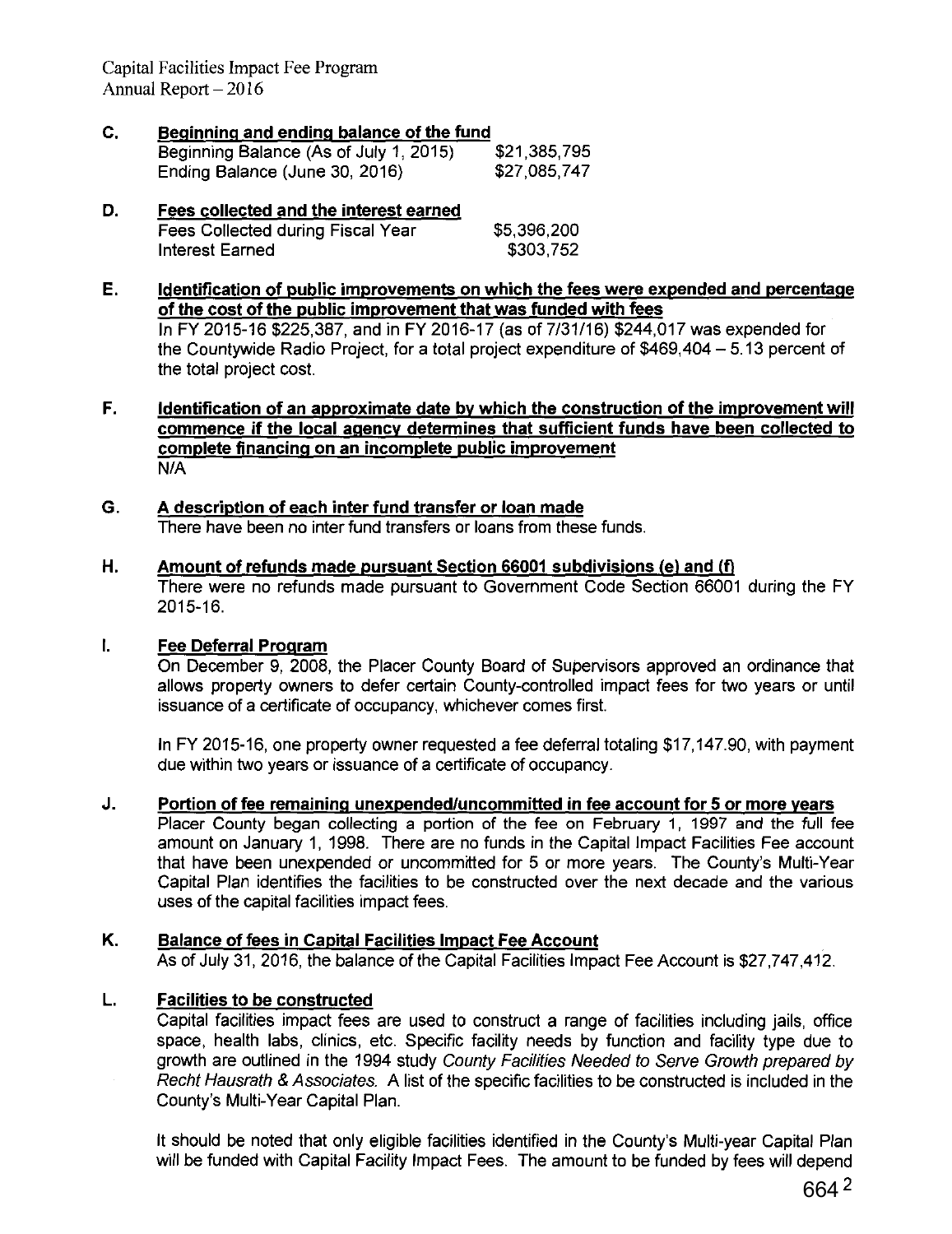upon overall funding available, the portion of the facility that will be needed due to growth and the total cost for construction of the facility.

#### **M. Review of administrative charge**

Collecting agencies levy a nominal charge of 2.5% for administration of the capital facilities impact fee program. This amount covers the cost for collection of the fee, accounting for and reporting the collections to the County, and administrative duties.

**NOTE:** As required by the Government Code, this information was made available to the public by posting of a copy of this Report. In addition, notification of the availability of the report was provided to anyone who had an information request on file with the Clerk of the Board.

Attachment  $1 -$  Fee Schedule for FY 2016-17 Attachment 2- FY 2015-16 CFIF Revenue Attachment 3- FY 2015-16 CFIF Expenditures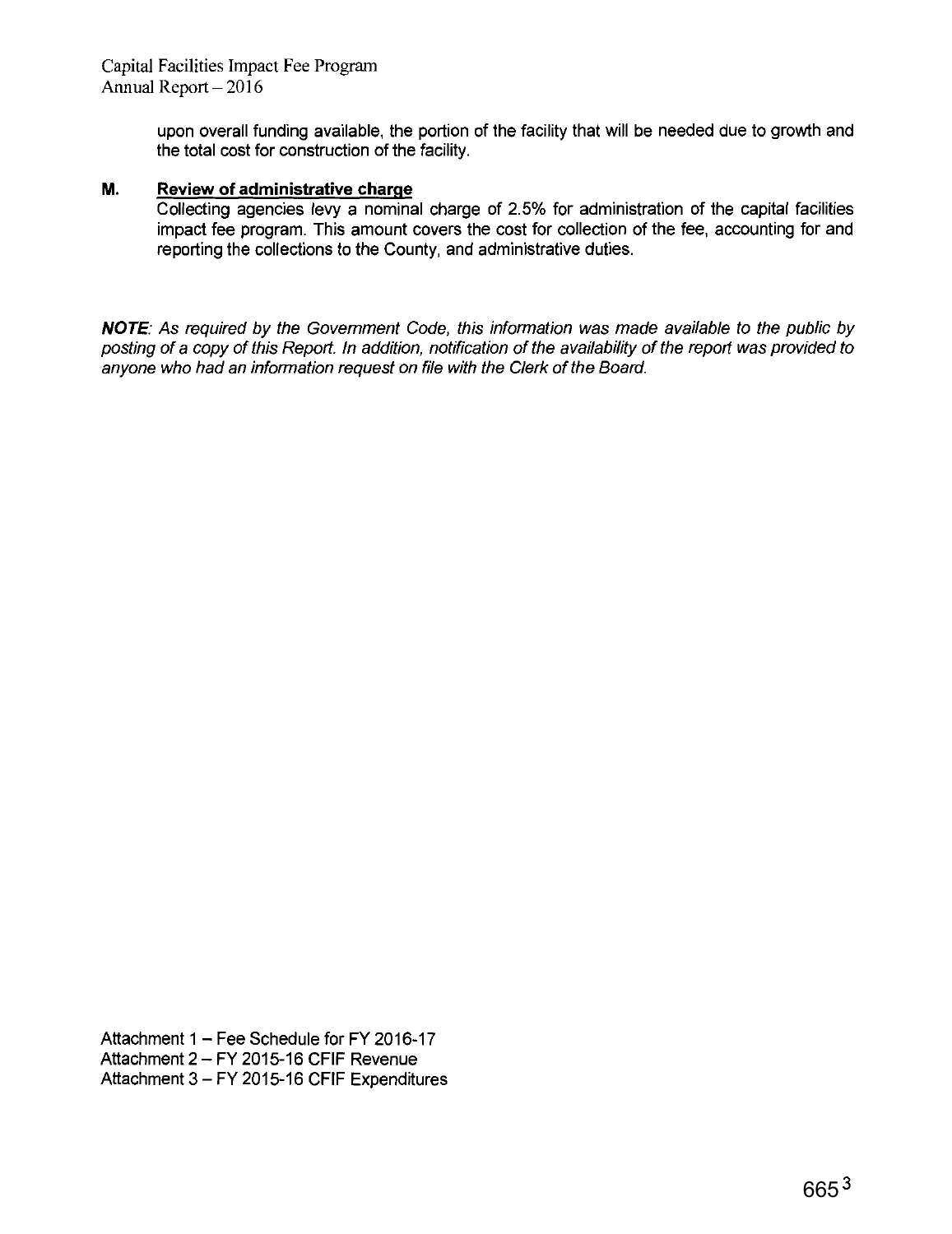| <b>Placer County Capital Facilities Impact Fee Schedule</b><br><b>Effective October 1, 2016</b> |                                   |                           |              |                 |                                  |          |                                                                   |                                                             |  |
|-------------------------------------------------------------------------------------------------|-----------------------------------|---------------------------|--------------|-----------------|----------------------------------|----------|-------------------------------------------------------------------|-------------------------------------------------------------|--|
| <b>Land Use Categories</b>                                                                      | Colfax (City with County Library) |                           |              | Unincorporated  |                                  |          | <b>Lincoln and Roseville (Cities</b><br>without County Libraries) | Auburn, Loomis & Rocklin (Cities)<br>with County Libraries) |  |
|                                                                                                 | <b>Base Fee</b>                   | Animal<br><b>Services</b> | <b>TOTAL</b> | <b>Base Fee</b> | <b>Animal</b><br><b>Services</b> | TOTAL    | <b>Base Fee</b>                                                   | <b>Base Fee</b>                                             |  |
| <b>Single Family Dwelling</b>                                                                   | 2.654.07                          | 159,72                    | 2,813.79     | 4.028.86        | 159.72                           | 4,188.58 | 2,078.25                                                          | 2.654.07                                                    |  |
| Multi Family Dwelling                                                                           | 1,932.80                          | 70.86                     | 2,003.65     | 2,936.19        | 70.86                            | 3,007.05 | 1,514.59                                                          | 1.932.80                                                    |  |
| <b>Age Restricted Sr Citizens</b>                                                               | .745.00                           | 102.08                    | 1,847.08     | 2.648.89        | 102.08                           | 2,750.97 | 1.366.41                                                          | 1.745.00                                                    |  |
| Office Space/sq.ft.                                                                             | 0.51                              |                           | 0.51         | 0.91            |                                  | 0.91     | 0.51                                                              | 0.51                                                        |  |
| <b>Retail Space/sq.ft.</b>                                                                      | 0.32 <sub>1</sub>                 |                           | 0.32         | 0.56            |                                  | 0.56     | 0.32                                                              | 0.32                                                        |  |
| Industrial Space/sq.ft.                                                                         | 0.26                              |                           | 0.26         | 0.45            |                                  | 0.45     | 0.26                                                              | 0.26                                                        |  |
| Warehouse Space/sq.ft.                                                                          | 0.07                              |                           | 0.07         | 0.13            |                                  | 0.13     | 0.07                                                              | 0.07                                                        |  |

Notes:

1. Fees include a 2.5% administrative charge.

 $\sim 10^7$ 

 $\sim$ 

2. Original Data Source: Table III-10, Hausrath and Associates Report (1994).

3. The Age-Restricted Senior Citizen occupancy level is based on an average of 1.67 persons per dwelling, compared to 2.54 persons per Single-Family dwelling and 1.85 persons per Multi-Family dwelling.

 $\mathcal{L}_{\text{max}}$ 

 $\sim 10^7$ 

4. Fees include a CPI (Consumer Price Index) increase of 2.065% calculated as of June 2016 pursuant to Dept of Finance Consumer Price Index for All Urban Consumers.

 $\sim$ 

http://www.dof.ca.gov/Forecasting/Economics/Indicators/Inflation/

5. Excludes court related space.

6. Fees may be adjusted from time to time according to Chapter 15 of the Placer County Code.

7. Animal Services Fees were adopted by the Board of Supervisors on January 23, 2007 and effective February 5, 2007.

 $\sim 10^{-1}$ 

 $\overline{\phantom{a}}$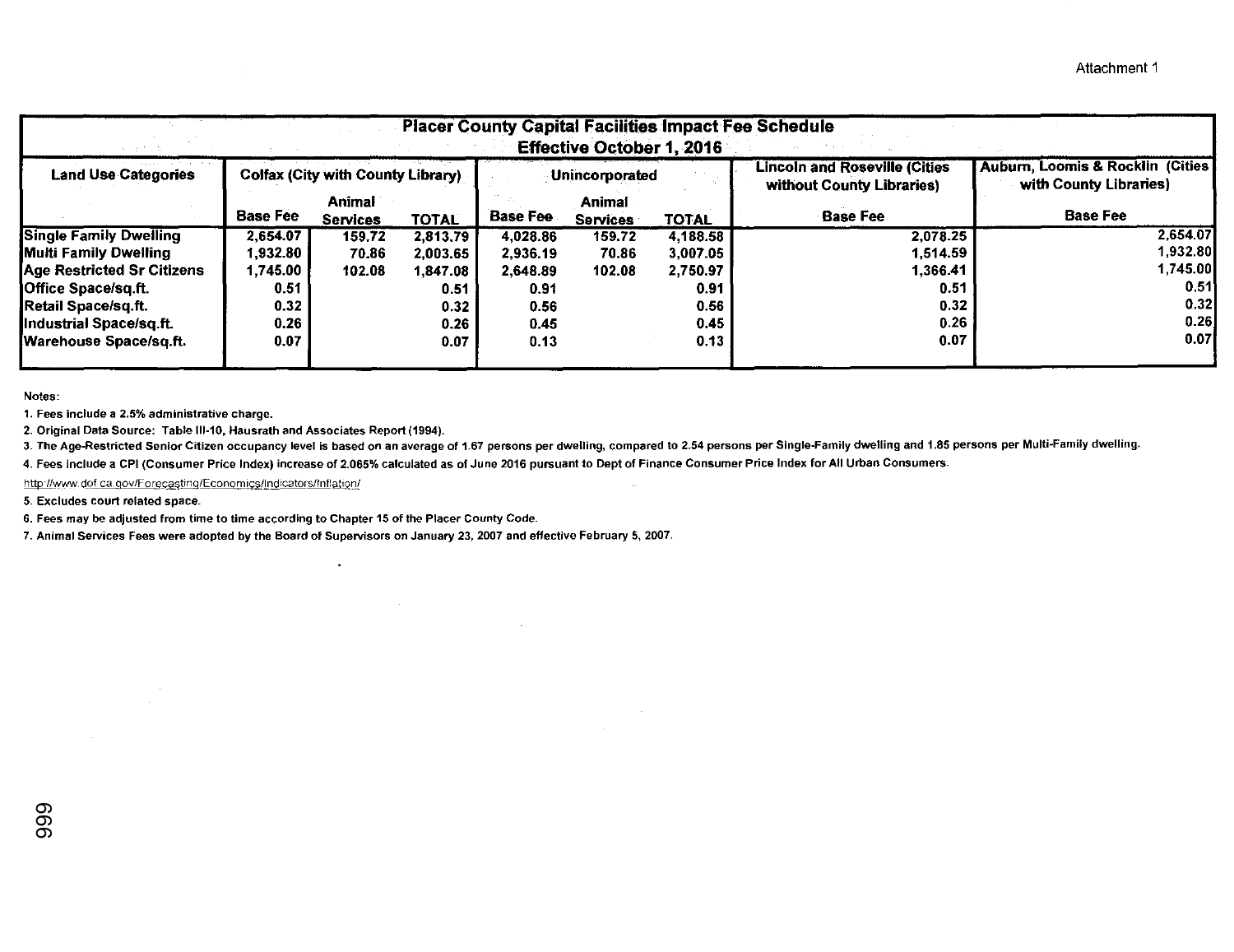$\sim$   $\sim$ 

| <b>FY 2015-2016 REVENUE</b>   |                      |                    |                      | Revenue Received FY 2016-17- To 7/31/16 |                 |           | TOTAL - FY 2015-16 + 2016-17 TO-DATE |           |             |  |
|-------------------------------|----------------------|--------------------|----------------------|-----------------------------------------|-----------------|-----------|--------------------------------------|-----------|-------------|--|
|                               | <b>Fees Received</b> | Interest           | <b>Total</b>         | <b>Fees Received</b>                    | <b>Interest</b> | Total     | <b>Fees Received</b>                 | Interest  | Total       |  |
| Lincoln                       | \$535,505            | 551,841            | \$587,346            | \$85,368                                | \$64            | \$85,431  | \$620,873                            | \$51,905  | \$672,777   |  |
| Roseville                     | \$1,807,050          | \$86,346           | \$1,893,396          | \$0                                     | \$0             | \$0       | \$1,807,050                          | \$86,346  | \$1,893,396 |  |
| Loomis                        | \$42,443             | \$2,243            | \$44,686             | \$17,748                                | \$0             | \$17,748  | \$60,190                             | \$2,243   | \$62,433    |  |
| Rocklin                       | \$1,394,059          | \$39,675           | \$1,433,733          | \$643,935                               | \$2,771         | \$646,706 | \$2,037,993                          | \$42,446  | \$2,080,439 |  |
| Auburn                        | \$23,132             | \$2,900            | \$26,032             | \$0                                     | \$0             | \$0       | \$23,132                             | \$2,900   | \$26,032    |  |
| Colfax                        | \$4,640              | \$248              | \$4,888              | \$0                                     | \$0             | \$0       | \$4,640                              | \$248     | \$4,888     |  |
| <b>Total Cities</b>           | \$3,806,829          | \$183,252          | \$3,990,081          | \$747,050                               | \$2,835         | \$749,885 | \$4,553,878                          | \$186,087 | \$4,739,966 |  |
| Unincorporated                |                      | \$120,500          | \$1,709,872          | \$137,167                               | \$0             | \$137,167 | \$1,726,539                          | \$120,500 | \$1,847,039 |  |
|                               | \$1,589,372          |                    |                      |                                         |                 |           |                                      |           |             |  |
|                               | \$5,396,200          | \$303,752          | \$5,699,953          | \$884,217                               | 32,835          | \$887,052 | \$6,280,417                          | \$306,587 |             |  |
| FY 2015-16 FUND BALANCES      |                      |                    |                      | FUND BALANCES FY 2016-17 - To 7/31/2016 |                 |           |                                      |           |             |  |
|                               | <b>Begin Balance</b> | <b>End Balance</b> | <b>Begin Balance</b> | <b>End Balance</b>                      |                 |           |                                      |           |             |  |
| Lincoln                       | \$3,910,405          | \$4,497,751        | \$4,497,751          | \$4,538,884                             |                 |           |                                      |           | \$6,587,004 |  |
| Roseville                     | \$5,675,337          | \$7,568,733        | \$7,568,733          | \$7,511,780                             |                 |           |                                      |           |             |  |
| Loomis                        | \$163,999            | \$208,684          | \$208,684            | \$226,432                               |                 |           |                                      |           |             |  |
| Rocklin                       | \$2,293,492          | \$3,727,225        | \$3,727,225          | \$4,351,106                             |                 |           |                                      |           |             |  |
| Auburn                        | \$222,988            | \$249,020          | \$249,020            | \$246,648                               |                 |           |                                      |           |             |  |
|                               | \$16,414             | \$21,302           | \$21,302             | \$21,302                                |                 |           |                                      |           |             |  |
| Colfax<br><b>Total Cities</b> | \$12,282,635         | \$16,272,716       | \$16,272,716         | \$16,896,152                            |                 |           |                                      |           |             |  |
| Unincorporated<br><b>L99</b>  | \$9,103,160          | \$10,813,031       | \$10,813,031         | \$10,851,261                            |                 |           |                                      |           |             |  |

| FY 2015-16 FUND BALANCES |               |                    | FUND BALANCES FY 2016-17 - To 7/31/2016 |                    |  |  |  |
|--------------------------|---------------|--------------------|-----------------------------------------|--------------------|--|--|--|
|                          | Begin Balance | <b>End Balance</b> | <b>Begin Balance</b>                    | <b>End Balance</b> |  |  |  |
| Lincoln -                | \$3,910,405   | \$4,497,751        | \$4,497.751                             | \$4,538,884        |  |  |  |
| Roseville                | \$5,675,337   | \$7.568.733        | \$7,568,733                             | \$7,511,780        |  |  |  |
| Loomis                   | \$163,999     | \$208,684          | \$208,684                               | \$226,432          |  |  |  |
| Rocklin                  | \$2,293,492   | \$3,727,225        | \$3,727,225                             | \$4,351,106        |  |  |  |
| Auburn                   | \$222,988     | \$249,020          | \$249,020                               | \$246,648          |  |  |  |
| Colfax                   | \$16,414      | \$21,302           | $$21,302$ .                             | \$21,302           |  |  |  |
| Total Cities             | \$12,282,635  | \$16,272,716       | \$16,272,716                            | \$16,896,152       |  |  |  |
| Unincorporated           | \$9,103,160   | \$10,813,031       | \$10,813,031                            | \$10,851,261       |  |  |  |
|                          | \$21,385,795  | \$27,085,747       | \$27,085,747                            | \$27,747,412       |  |  |  |